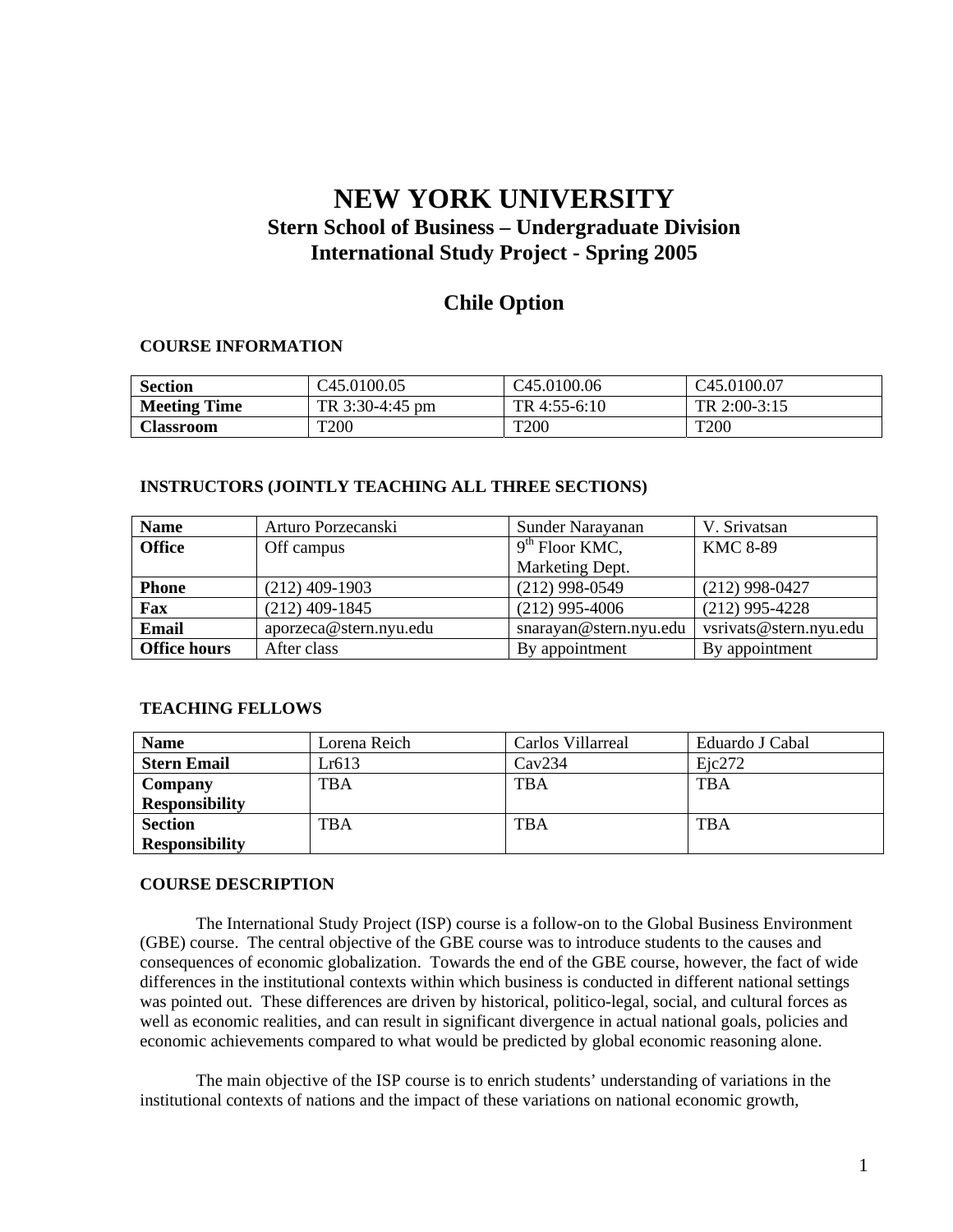globalization and the management of multinational firms. Pursuit of that objective will start by developing a framework for country analysis that can be applied to understanding the economic performance of any country in the world, and the challenges, opportunities and risks to multinational firms of doing business in any country in the world. Classroom time will be spent applying this framework to several countries in Latin America. Pursuit of the main objective of the course will then proceed with a visit to Santiago, Chile during which students will be able to observe directly how the institutions there impact how business is done there compared to in other countries, particularly the U.S. While in Santiago students will participate in presentations and discussions with multinational company managers headquartered there, with faculty and students teaching and studying there, and with local government officials. In addition, students will have time on their own to explore the history, cultural sites, and local customs of Santiago and Chile.

The course will culminate in a school-wide competition among student teams from all sections of the International Study Project course. The competition will require that each team prepare and present a report that diagnoses the major performance problems and opportunities facing the company visited, and makes strategic recommendations to its management addressing those problems and opportunities. Shortly after returning from the trip to Chile, students will be required to complete an individual written report that analyzes the role of the national setting of the company visited in its international competitiveness.

## **REQUIRED MATERIAL**

Readings Packet available in the bookstore.

#### **EVALUATION**

| <b>Assignment</b> | Weight                        |     |     |
|-------------------|-------------------------------|-----|-----|
|                   | Class $\&$ trip participation |     | 20% |
|                   | Two quizzes (20% each)        |     | 40% |
|                   | Group project                 |     | 40% |
| a.                | Country impact report         | 10% |     |
| b.                | Presentation                  | 15% |     |
| $\mathbf{c}$ .    | Final report                  | 15% |     |

#### **Class and Trip Participation (20%)**

 Attendance during class activity and the trip to Chile is a very important component of the learning process in this course. You are only allowed to miss the trip after obtaining written permission from the Dean's office. For those missing the trip, you will be given a make-up assignment whose weight would be equal to that of your trip participation grade. In addition, you are expected to do additional research work on your group project so that there is an equitable distribution of work among the members of your group on the project. For those traveling to Chile, you are required to adhere to the Code of Conduct given below: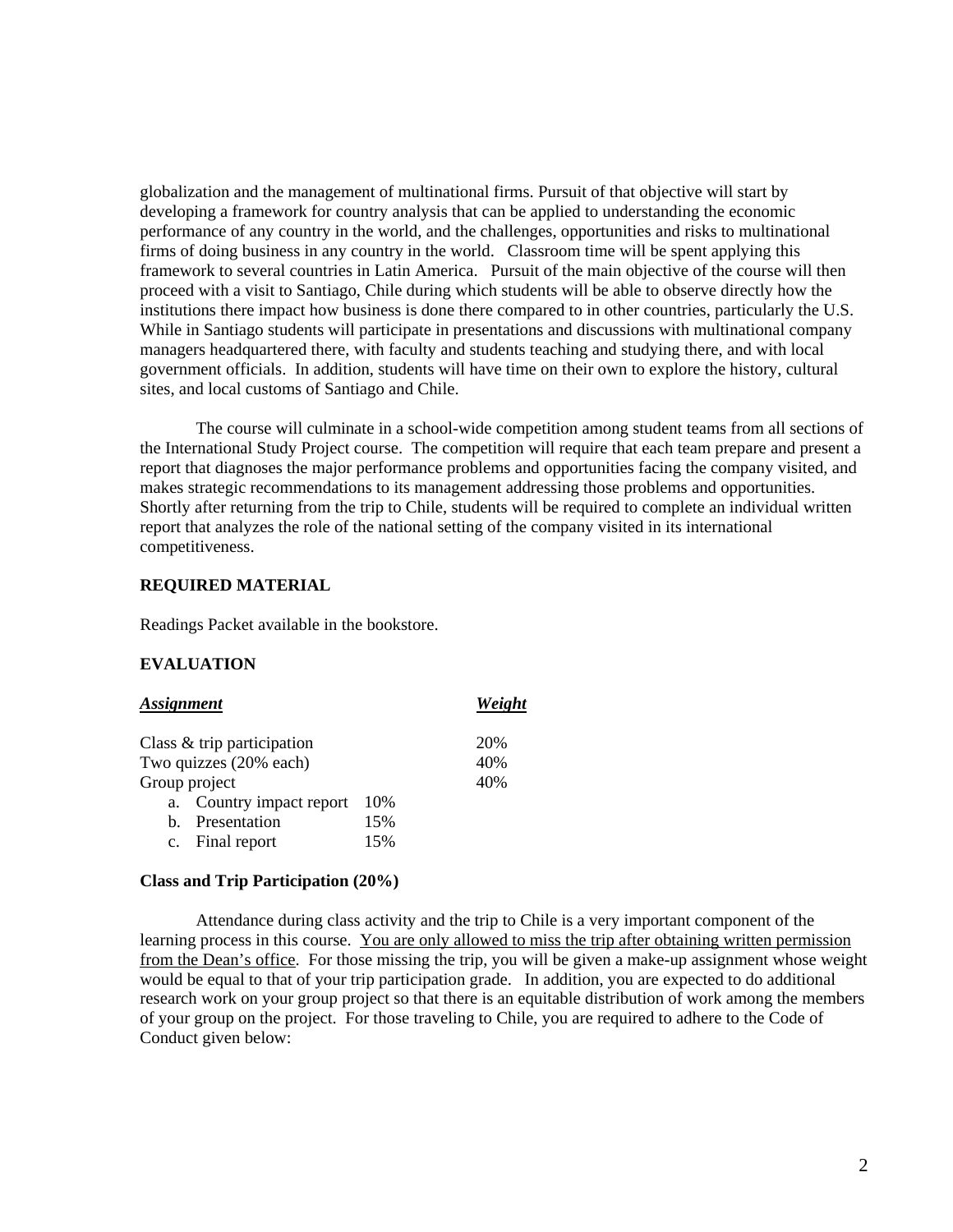#### *ISP TRAVEL AND THE STERN UNDERGRADUATE CODE OF CONDUCT*

*While on the ISP trip, students will have a significant amount of time on their own to explore the history, cultural sites, and local customs of Chile and Santiago. During this unsupervised time, students are expected to behave in a manner consistent with the Stern Undergraduate Code of Conduct. Behavioral violations include, but are not limited to physical assault, harassment (including sexual and verbal), and property damage.* 

*Accusations of behavioral violations will be investigated by faculty and administrative staff accompanying the students on the trip, and may result in students being immediately sent home to prevent further damage. In all cases behavioral violations will be reported to the Office of Academic Affairs for further investigation and determination of sanctions by the Honor Committee.* 

*Failure to attend and actively participate in scheduled events while on the trip is also a violation of the Code. Such failures will result in penalty in the class participation portion of the course grade. Frequent failure to attend and actively participate while on the trip could result in as much as a twoletter reduction in the course grade.* 

## **Quizzes (20% each)**

 Both quizzes will take place in class on the dates mentioned in the class schedule. The quizzes will be a combination of multiple-choice and/or short-answer type questions. More details on the quizzes will be provided in class.

## **Group Project (40%)**

 Please form groups of 5 people by the dates mentioned in the class schedule. If you are not able to find a group, you will be assigned to some group that has less than 5 members. Since group activity is a big component of this course, it is recommended that you find group members with whom you share a good group dynamic with and similar interests on the project topic. It is also required that each group have no more than one person who is not going on the trip to Chile.

#### Group Report: Country Impact on Company (10%)

For your assigned company, please address the following questions (Suggested length is 5-6 pages double-space typewritten):

[1] What features of the historical, politico-legal, social, economic, and cultural institutions in the home country/region help the company achieve competitive advantage? What features seem to lead to competitive disadvantages? Can management leverage the former, and overcome the latter?

[2] In a paragraph or two [on a separate page] identify what questions your group will consider asking the senior management of your company if presented with an opportunity to do so. Why?

## **This report is due by noon on Tuesday, March 8 and is worth 10% of your grade.**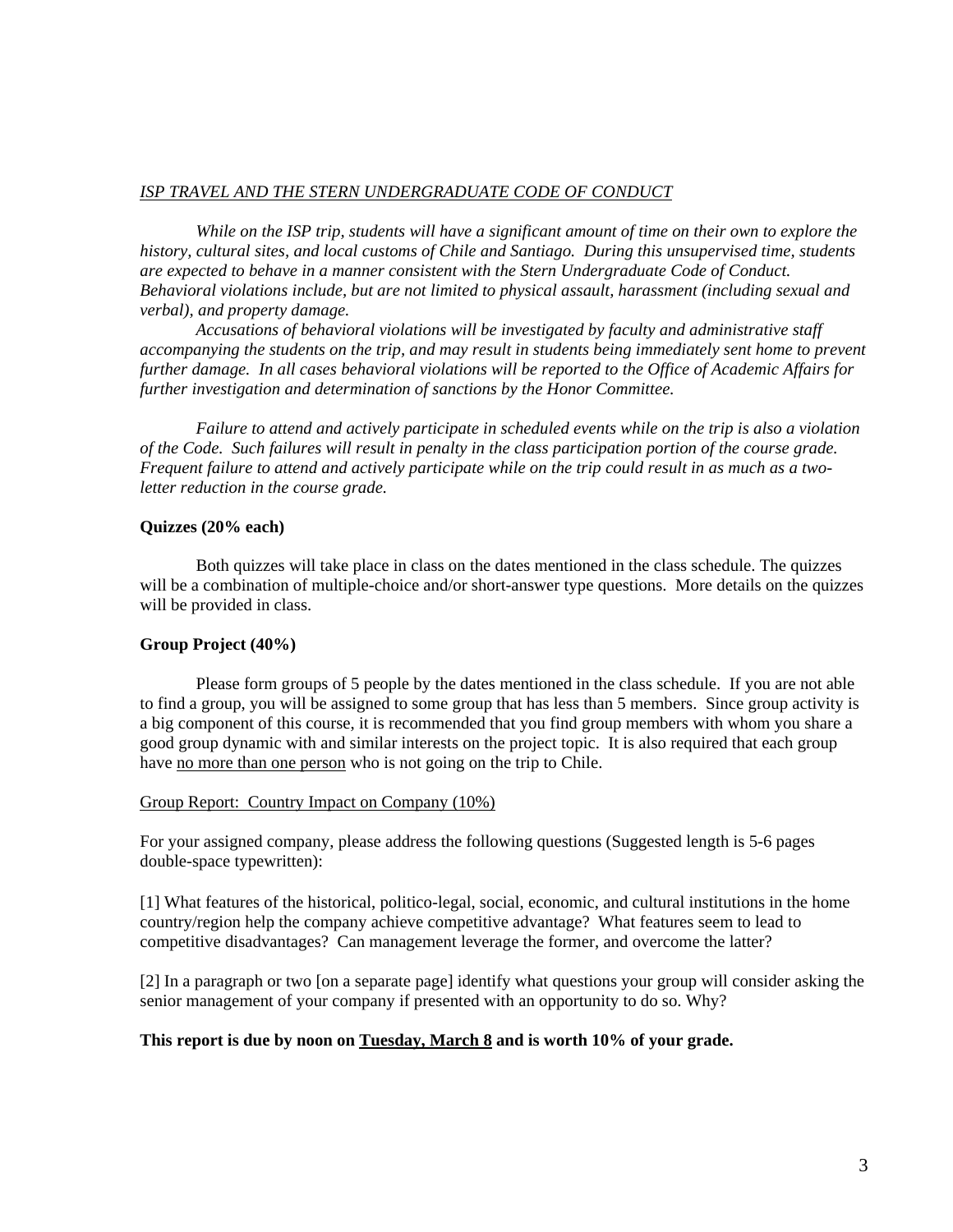#### Group Reports Company Report and Presentation (30%)

 "Outline your company's strategic situation, i.e., its strengths/advantages over competitors, and the major challenges and weaknesses it will have to overcome in the next few years. Develop a strategic plan for the next 3-5 years to maintain and or improve the firm's performance. (Specifically, what significant changes in the firm's geographic scope, product scope, product development policies, marketing policies, operations policies, finance policies, organization structure, and/or human resource management policies would you recommend?)

The presentation slides are due **by noon on Monday Apr 11**. The presentation, which will be evaluated by your classmates and moderated by Professor Srivatsan will be worth 15% of your grade. Each group will get 13 minutes for their presentation, followed by 2 minutes for Q&A.

The project report (Suggested length is 10-12 pages double-space typewritten), which will build on your [and other] presentation(s), is **due by 6 PM on Thursday**, April 28. This report will count for 15% of your grade.

# **GROUP PROJECT TIMELINE**

| Tuesday, Jan 18  | Introduction to the group project<br>Registration of students in groups starts |
|------------------|--------------------------------------------------------------------------------|
| Tuesday, Feb 1   | Registration of students in groups ENDS                                        |
| Tuesday, Feb 8   | Introduction to the firms<br>Allocation of groups to firms STARTS              |
| Thursday, Feb 10 | Allocation of groups to firms ENDS                                             |
| Tuesday, Mar 8   | 'Country impact on company'. Report <b>DUE BY NOON</b> (email to your TFs)     |
| Monday, Apr 11   | Presentation slides <b>due by NOON</b> (email to your TFs)                     |
| Thursday, Apr 28 | Project Report DUE BY 6 PM (email to your TFs)                                 |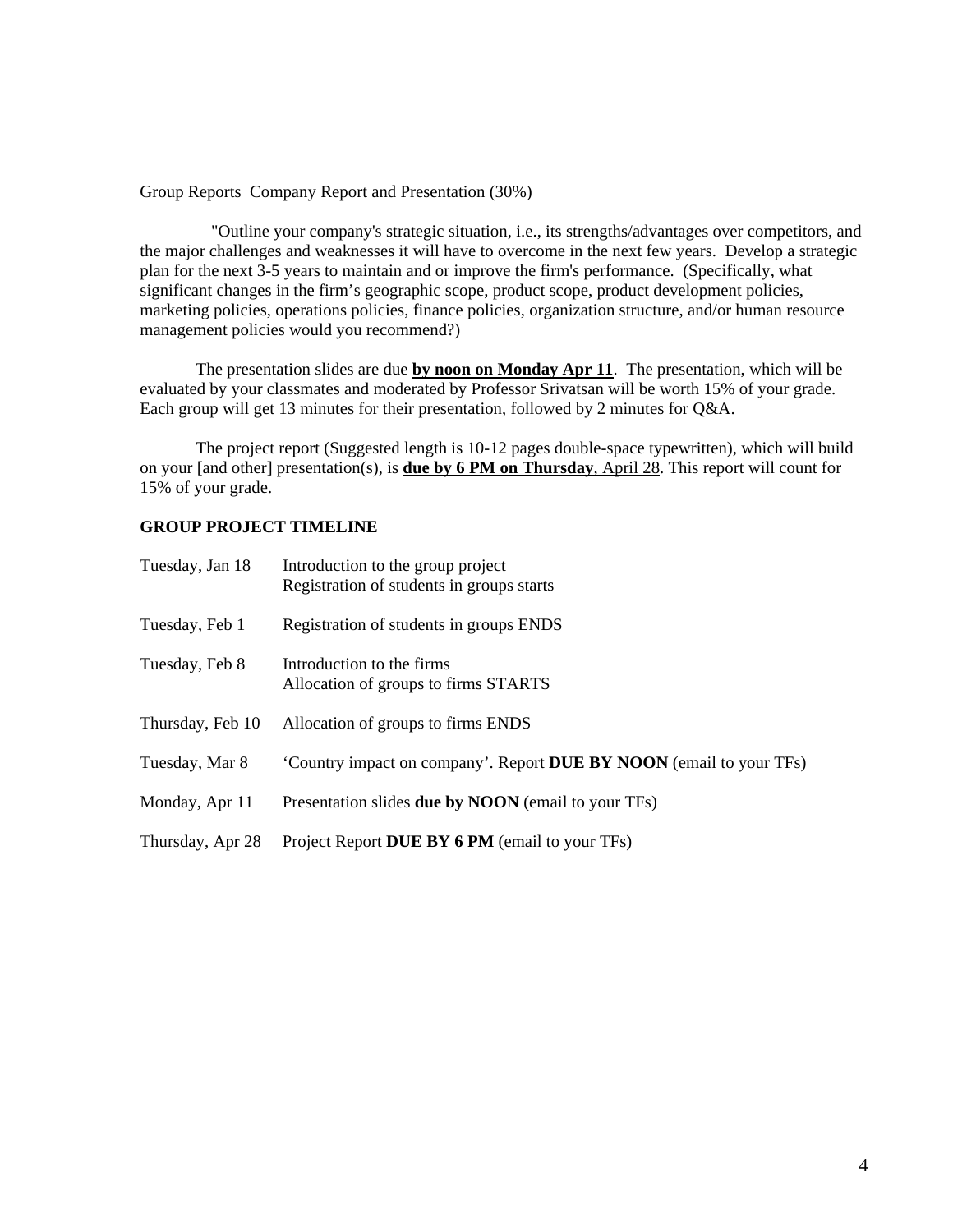| СЕАВЯ ЯСШЕРОЕВ                                 |     |             |                                                                    |                               |                   |
|------------------------------------------------|-----|-------------|--------------------------------------------------------------------|-------------------------------|-------------------|
| <b>Session</b>                                 | Day | <b>Date</b> | <b>Topic</b>                                                       | <b>Readings/Assignments</b>   | <b>Instructor</b> |
| <b>Module 1: Dimensions of Competitiveness</b> |     |             |                                                                    |                               |                   |
| 1                                              | Tue | 1/18        | Background on Chile, Part 1                                        | EIU, IMF, OECD, World         | Porzecanski       |
|                                                |     |             |                                                                    | <b>Bank</b> reports           |                   |
| $\overline{2}$                                 | Thu | $1/20$      | Background on Chile, Part 2                                        | EIU, IMF, OECD, World         | Porzecanski       |
|                                                |     |             |                                                                    | <b>Bank</b> reports           |                   |
| 3                                              | Tue | 1/25        | Measuring and Improving the                                        | World Development             | Porzecanski       |
|                                                |     |             | <b>Investment Climate</b>                                          | Report 2005                   |                   |
| $\overline{4}$                                 | Thu | 1/27        | Measuring and Improving                                            | The Global                    | Porzecanski       |
|                                                |     |             | <b>Country Competitiveness</b>                                     | <b>Competitiveness Report</b> |                   |
| 5                                              | Tue | 2/1         | Measuring and Improving                                            | Standard & Poor's Ratings     | Porzecanski       |
|                                                |     |             | Sovereign Credit Risk                                              | Primer and Chile Sovereign    |                   |
|                                                |     |             |                                                                    | <b>Risk Report</b>            |                   |
| 6                                              | Thu | 2/3         | <b>Module 1 Quiz</b>                                               |                               | Porzecanski       |
|                                                |     |             | <b>Module 2: Doing Business in Latin Markets</b>                   |                               |                   |
| $\overline{7}$                                 | Tue | 2/8         | Introduction to the companies                                      |                               | Srivatsan         |
|                                                |     |             | and TFs, Assign groups to                                          |                               |                   |
|                                                |     |             | companies                                                          |                               |                   |
| 8                                              | Thu | 2/10        | The Latin Competitive                                              | <b>Lecture Handouts</b>       | Narayanan         |
|                                                |     |             | Landscape                                                          |                               |                   |
| 9                                              | Tue | 2/15        | The Latin Consumer                                                 | <b>Lecture Handouts</b>       | Narayanan         |
|                                                |     |             | Landscape                                                          |                               |                   |
| 10                                             | Thu | 2/17        | <b>Infrastructure Issues</b>                                       | <b>Lecture Handouts</b>       | Narayanan         |
| 11                                             | Tue | 2/22        | The Financial Services Sector                                      | <b>Lecture Handouts</b>       | Narayanan         |
| 12                                             | Thu | 2/24        | <b>Strategies for Latin Markets</b>                                | <b>Lecture Handouts</b>       | Narayanan         |
| 13                                             | Tue | 3/1         | <b>Module 2 Quiz</b>                                               |                               | Narayanan         |
| 14                                             | Thu | 3/3         | Company Workshop                                                   |                               | No class          |
|                                                |     |             | <b>Module 3: Trip Preparation and Trip</b>                         |                               |                   |
|                                                | Tue | 3/8         | Dean's Office Presentation                                         | <b>Group Report Due: How</b>  | Srivatsan         |
|                                                |     |             |                                                                    | does Chile impact my          |                   |
|                                                |     |             |                                                                    | company's                     |                   |
|                                                |     |             |                                                                    | competitiveness?              |                   |
| 16                                             | Thu | 3/10        | <b>Trip Preparation</b>                                            |                               | No class          |
|                                                | Fri | 3/11        | Depart for Chile                                                   |                               |                   |
|                                                | Thu | 3/16        | Return from Chile                                                  |                               |                   |
|                                                |     |             | <b>Module 4: Company Situation Analysis and Corporate Strategy</b> |                               |                   |
| 17                                             | Tue | 3/22        | <b>Situation Analysis and</b>                                      | <b>Lecture Notes</b>          | Srivatsan         |
|                                                |     |             | <b>Corporate Strategy</b>                                          |                               |                   |
| 18                                             | Thu | 3/24        | Case discussions on Chilean                                        | <b>Lecture Notes</b>          | Srivatsan         |
|                                                |     |             | Companies: Empresas CAP,                                           |                               |                   |
|                                                |     |             | Chilectra, LanChile                                                |                               |                   |
| 19                                             | Tue | 3/29        | Case discussions on Chilean                                        | <b>Lecture Notes</b>          | Srivatsan         |
|                                                |     |             | Companies: Montgras,                                               |                               |                   |
|                                                |     |             | Caliterra                                                          |                               |                   |
|                                                |     |             | <b>Module 5: Project Work and Presentations</b>                    |                               |                   |

# **CLASS SCHEDULE**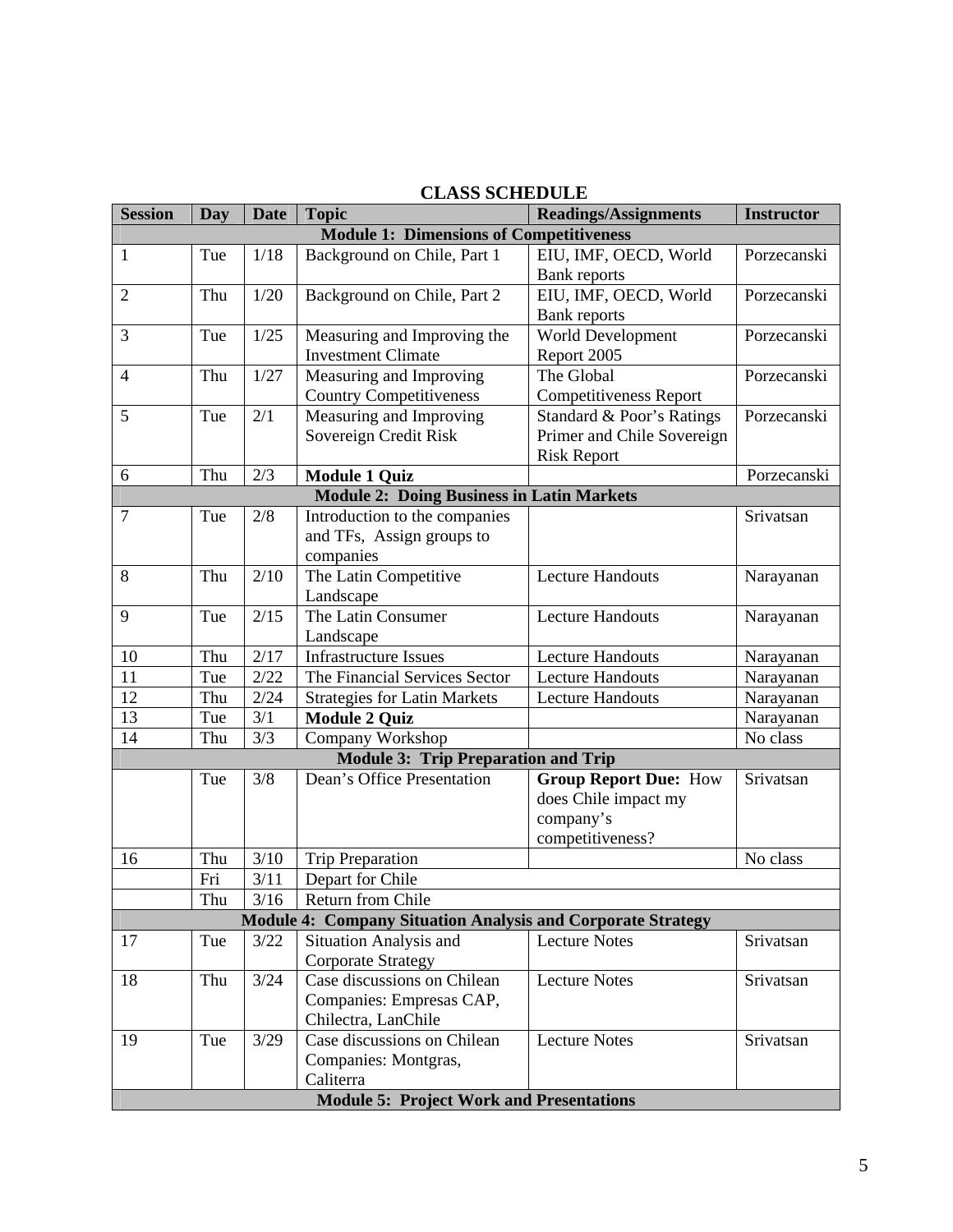| 20                                            | Thu | 3/31 | <b>Team Meetings</b>            |                              | No Class  |
|-----------------------------------------------|-----|------|---------------------------------|------------------------------|-----------|
| 21                                            | Tue | 4/5  | <b>Team Meetings</b>            |                              | No Class  |
| 22                                            | Thu | 4/7  | <b>Team Meetings</b>            |                              | No Class  |
| Mon 4/11 SLIDES DUE BY NOON                   |     |      |                                 |                              |           |
| 23                                            | Tue | 4/12 | <b>Company Presentations</b>    | <b>Company Presentations</b> | Srivatsan |
| 24                                            | Thu | 4/14 | <b>Company Presentations</b>    | <b>Company Presentations</b> | Srivatsan |
| 25                                            | Tue | 4/19 | <b>Company Presentations</b>    | <b>Company Presentations</b> | Srivatsan |
| <b>Module 6: Competition and Final Report</b> |     |      |                                 |                              |           |
| 26                                            | Thu | 4/21 | <b>Final Report Preparation</b> |                              | No Class  |
|                                               | Fri | 4/22 | <b>Final Competition</b>        |                              |           |
| 27                                            | Tue | 4/26 | <b>Final Report Preparation</b> |                              | No Class  |
| 28                                            | Thu | 4/28 | <b>Final Report Preparation</b> | Final report due by 6 PM     | No Class  |